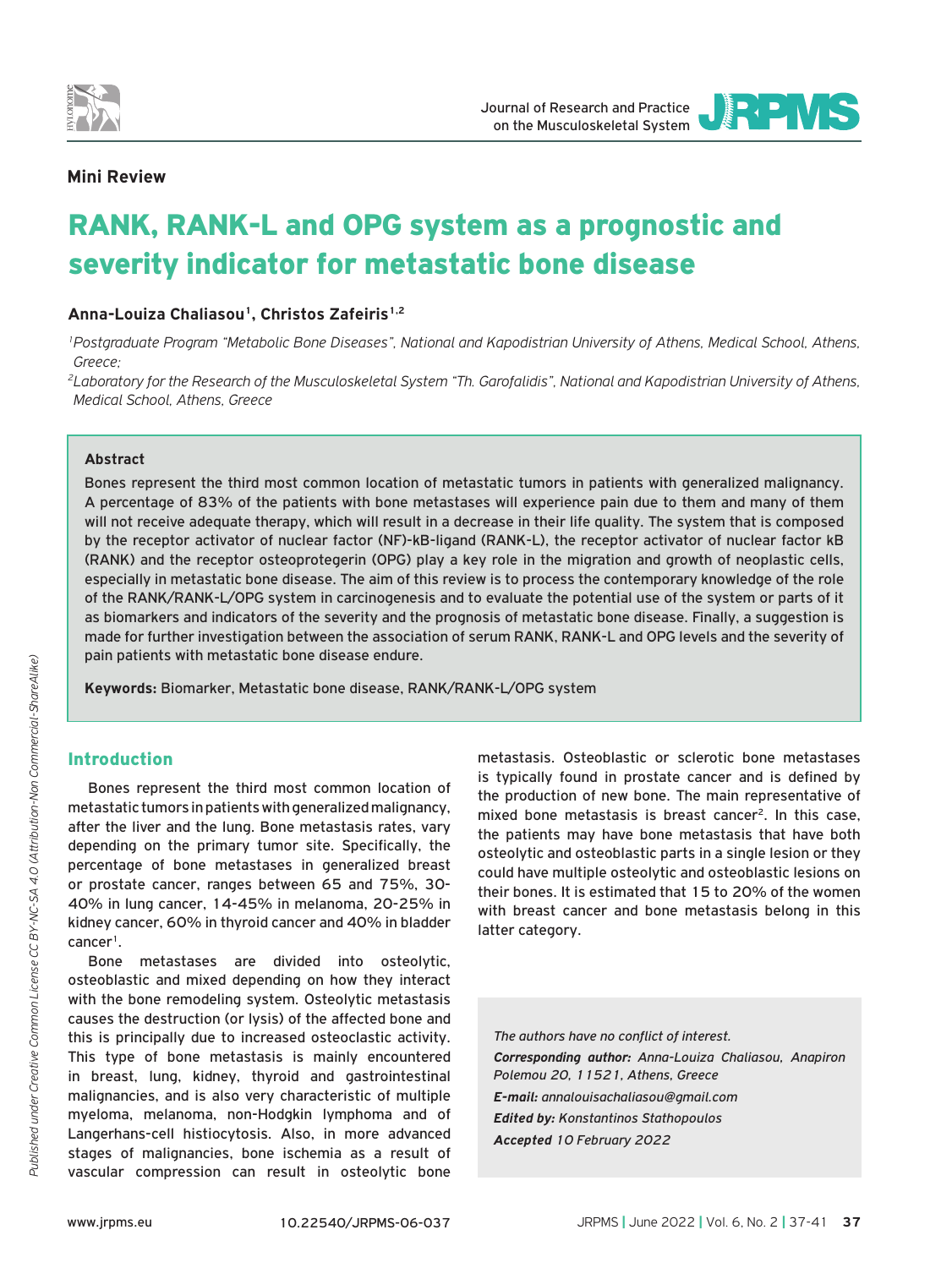## Pain as a severe complication in metastatic bone disease

The main complications of bone metastases are hypercalcemia, pathological fractures, spinal cord compression and pain. These complications are directly correlated with increased morbidity, reduced mobility and decrease of life quality, which is a great concern for these patients, as they slowly get incapable of participating in their daily activities and they become dependent on other people.

Pain is the most frequent symptom of the metastatic bone disease. A percentage of 83% of the patients with bone metastases will experience pain due to them. The severity, the frequency and the place of the pain will differ<sup>3,4</sup>, while 23 to 45% of these patients will not receive an adequate treatment to manage the pain<sup>5</sup>. These numbers should be considered as very dissatisfying if we take into account the availability of the many different types of treatment that we can provide to patients to manage their pain.

The physiology of metastatic disease includes four main stages. First, angiogenesis consists an essential prerequisite for tumor growth and at the same time the main pathway that tumor cells use to migrate in distant organs, such as bones. Secondly, cancer cells filtrate the cell membrane locally and then adhere to the endothelium of the tissue that are going to filtrate, resulting in organ invasion and metastatic hearth creation<sup>6</sup>. It is important to mention that bones consist a very fertile environment for the filtration and the development of metastatic disease. This is due to the high concentration of cytokines that are released during bone remodeling, while osteoclastic activity during bone resorption creates a suitable microenvironment for the adhesion and growth of cancer cells. Furthermore, the rich bone vascularization aids the transportation of the tumor cells<sup>7</sup>.

The pathophysiology of the pain that is occurred due to bone metastases is complex and involves both neuropathic and inflammatory pathways. Tumors beyond cancer cells, are also composed of inflammatory cells which secrete transmitters and cytokines. These chemical factors activate the nerve endings of pain in the bones and lead to increased osteoclast activity, which results in the destruction of nerve endings. Also, inflammation causes the decrease of microenvironmental pΗ, which results in the activation of pain nerve endings, sensitive in a lower ph. A third mechanism is the direct filtration of bone nerves by tumor cells, while the enlargement of the periosteum, due to metastatic mass, can cause pain in the area. Finally, complications of bone metastases, such as abnormal fractures and spinal cord compression are a cause of pain in patients who suffer from metastatic skeletal neoplasia<sup>8</sup>.

There are drugs that target the osteoclastic activity which gets upregulated by the cancer cells and their spreading to the bone. In this category, the prime example are bisphosphonates that have been used for more than fifteen years in the treatment of tumor induced hypercalcemia and has been proven to diminish the incidence of cancer

events of the skeleton. Bisphosphonate inhibit specifically the osteoclasts by preventing tumor cells to bind to the bone matrix, by stopping the activation of the adenosine triphosphate-dependent proton pump which disrupts the dissolvement of the bone mineral matrix by not letting protons to secret, by the destruction of the osteoclast cytoskeleton and by promoting the apoptosis of the osteoclasts $9,10$ . Also, bisphosphonates inhibit the recruitment and the differentiation of the cells that will evolve into osteoclasts<sup>11</sup> and promote the inhibition of matrix metalloproteinases<sup>12</sup> and finally, they have a direct role in the destruction of the cancer cells by activating proapoptotic roads $13,14$ .

Denosumab is a human monoclonal antibody that specifically binds and inactivates RANKL, the receptor activator of NF-kB ligand, which has an especially important role in the stimulation of osteoclastic differentiation<sup>15</sup>. Many studies have compared the efficiency between denosumab and bisphosphonates in the treatment of patients with metastatic bone disease<sup>16</sup>. The results were very positive for denosumab as a first-line treatment in cancer patients with solid tumors, as well as a second-line treatment for patients with solid tumors and hematological malignancies that had previously used bisphosphonates as a therapy and had not seen a decrease in bone markers, so their risk for skeletalrelated events was still high<sup>17,18</sup>.

Furthermore, chemotherapeutic agents, aiming to reduce the total cancer burden and hormone therapy, for sensitive to hormones malignancies, are used to treat systemic bone metastatic disease. In addition, the analgetic treatment of patients with both opioid and non-opioid drugs, does not cure but relieves the pain and improves the quality of life in such patients. Steroids are also being used because of their antiinflammatory ability and their efficiency in decreasing the swelling that is associated with bone metastases. Alternative non-pharmaceutical methods should also be mentioned, with radiotherapy being the main representative, while in some cases surgical treatment or intravenous radiation, which is a form of radiation that uses radiopharmaceuticals, molecules of radioactive material that are given intravenously and have a strong attraction to bones, are indicated<sup>19,20</sup>.

# The RANK, RANK-L and osteoprotegerin system

The system that is composed by the receptor activator of nuclear factor (NF)-kΒ-ligand (RANK-L), the receptor activator of nuclear factor kB (RANK) and the receptor osteoprotegerin (OPG), was identified in the late 1990s, while trying to isolate factors that regulate osteoclastogenesis $21$ . Since then, it has been discovered that this system does not just have a role in the regulation of bone resorption but holds a critical spot in bone modeling and remodeling. Furthermore, the main components of the RANK/RANK-L/ OPG system have been found in multiple organs through the body and research has proved its contribution to the development of mammary glands and lactation, as well as,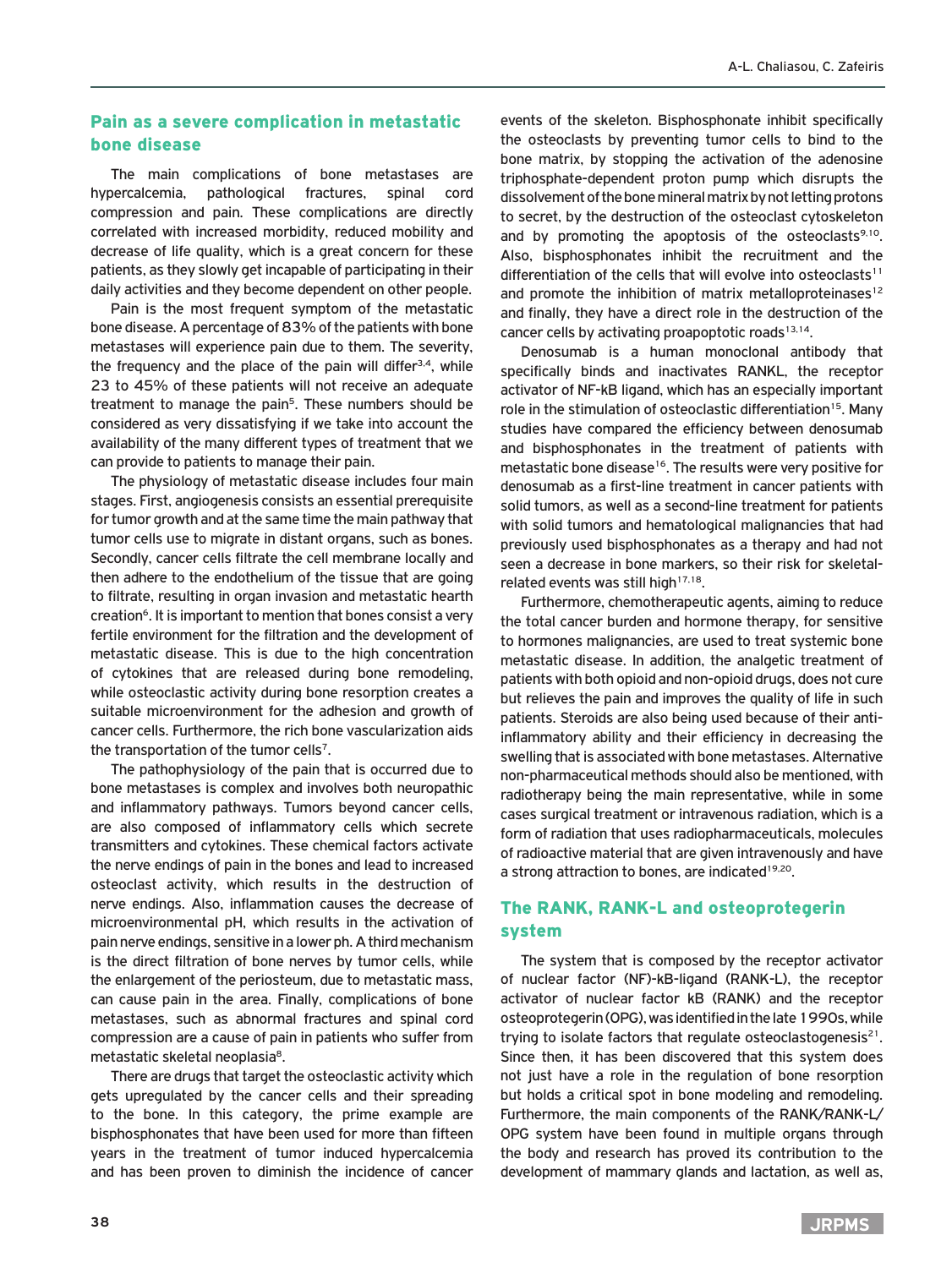to cancer cell proliferation and metastasis in breast, prostate and primary bone cancer. It should also be mentioned that the RANK/RANKL system is one of the signaling pathways, that through the dendritic cells, lead to the development and adaptability of the immune system $^{22}$ .

Osteoclastogenesis and thus bone resorption is promoted by a paracrine signaling through the interaction of the osteoclast receptor RANK and its ligand RANK-L, which is part of the tumor necrosis factor family and is detected either as a transmembrane protein on the surface of osteoblasts and stromal cells, or in its soluble form after the action of proteinases on the transmembrane protein. It should be noted that the production of RANK-L by B and T lymphocytes is also considerable, especially, in case of inflammatory conditions<sup>23,24</sup>. Osteoprotegerin, a soluble glycoprotein of the TNFR family, binds to RANK, thereby preventing RANK activation and practically inhibits osteoclastogenesis and bone resorption. Osteoprotegerin is produced by osteoblastic cells in the bones, but also by the gastrointestinal, lung, breast and skin epithelial cells, as well as by vascular endothelial cells, B lymphocytes and dendritic  $cells<sup>25,26</sup>$ .

## RANK/RANK-L/OPG and its role in carcinogenesis

RANK and RANK-L factors play a key role in the migration and growth of neoplastic cells<sup>27</sup>. Neoplastic cells produce the parathyroid hormone peptide (PTHrP), which augments osteoclastogenesis by increasing the RANK-L expression on the osteoblasts surface. Particularly, RANK-L binds to its receptor (RANK), which is located on the surface of precursor osteoclasts, resulting in their maturation and activation. Increased osteoclastogenesis can lead to osteolysis and consequently to the release of minerals and growth factors which consist a factor that favors the proliferation of cancer cells, along with the increased PTHrP production28.

In breast cancer, growth factors released by the lysis of the bone, such as IGF-1 and TGF-β, reinforce in their own way the development of neoplastic disease. Specifically, IGF-1 activates sequential signaling pathways that lead to cancer cell proliferation and chemotaxis, by directing them to the bones for filtration, thereby increasing the metastatic load. As regards TGF-β reinforces bone resorption by inducing the expression of PTHrP and Il-11, which suppresses osteoblastogenesis. Integrins release favors the adhesion of tumor cells to bone, whereas Prostaglandin E2 increases RANK-L expression. Factors that stimulate osteoclastogenesis with concomitant osteoblastogenesis suppression are interleukins 6 and 11 (IL-6, IL-11), macrophage colony stimulating factor (M-CSF) and tumor necrosis factor-1(TNF-a)29.

Osteoblastic metastases are characteristic in prostate cancer. Endothelin-1 (ET-1) consists a cancer cell derivative that leads to osteoblast proliferation, that induces however osteoclastogenesis through its interaction with multiple cytokines (RANK-L, CTFG, PTHrP). In fact, increased expression of PTHrP, in combination with the inactivation of the osteolytic action of the peptide by Prostate-Specific Antigen (PSA) is according to studies, the main pathway for the generation of osteoblastic metastases<sup>30</sup>. In addition, platelet-derived growth factor (PDGF) stimulates osteoblast proliferation and leads to bone formation, whereas insulinlike growth factor type 1 (IGF-1) acts chemotactically on cancer cells by directing them to the bones and by stimulating their migration and development of bone metastases, and subsequently induces the proliferation of tumor cells in the bones. Finally, we should mention the proteases, adrenomedullin, bone morphogenetic proteins (BMP's) and TGF-beta factors that are involved in the creation and development of osteoblastic metastases of prostate cancer<sup>31</sup>.

As interaction of RANK/RANK-L does not only affect bone homeostasis but also plays an important role in multiple processes of human body, a considerable number of studies have been carried out, aiming to determine the possible association of RANK-L blockade with antitumor activity. Studies are focusing specifically on the blockade of RANK/ RANK-L axis with denosumab, in patients with an increased risk of developing primary breast carcinoma. Particularly, a decrease has been observed in the proliferation of breast cells, in women treated with denosumab, which is the monoclonal antibody associated with RANK/RANK-L, inhibiting RANK/ RANK-L interaction and consequently inhibiting osteoclast formation, function and survival $32$ .

## RANK/RANK-L/OPG system as biomarkers

According to the National Cancer Institute (NCI) a biomarker is "a biological molecule found in blood, other body fluids, or tissues that is a sign of a normal or abnormal process, or of a condition or disease and may, also, be used to see how well the body responds to a treatment for a disease or condition".

The role of RANK/RANK-L/OPG as biomarkers has been under investigation for nearly two decades now. In the beginning, the researchers were focused solely on bone associated processes and diseases and especially in bone absorption and bone remodeling<sup>33</sup>. Nowadays, the significance of the system in multiple organs and systemic body functions has expanded the research for its suitability as a biomarker in many diseases of the cardiovascular system such as atherosclerosis, coronary artery calcification $34,35$ , acute coronary syndrome<sup>36</sup>, ischemic stroke<sup>37</sup>, abdominal aortic aneurysm progression<sup>38</sup>, as well as, in more systemic procedures an example of which is thermal regulation<sup>39</sup>.

The importance of the system on metabolic bone diseases led to wider investigation on the use of RANK/RANK-L and OPG as biomarkers on illnesses of the joint, such as osteoarthritis<sup>40</sup>, rheumatoid arthritis<sup>41</sup>, diabetic Charcot arthropathy<sup>42</sup> and periprosthetic joint infection and aseptic prosthesis loosening43. Naturally, research on its significance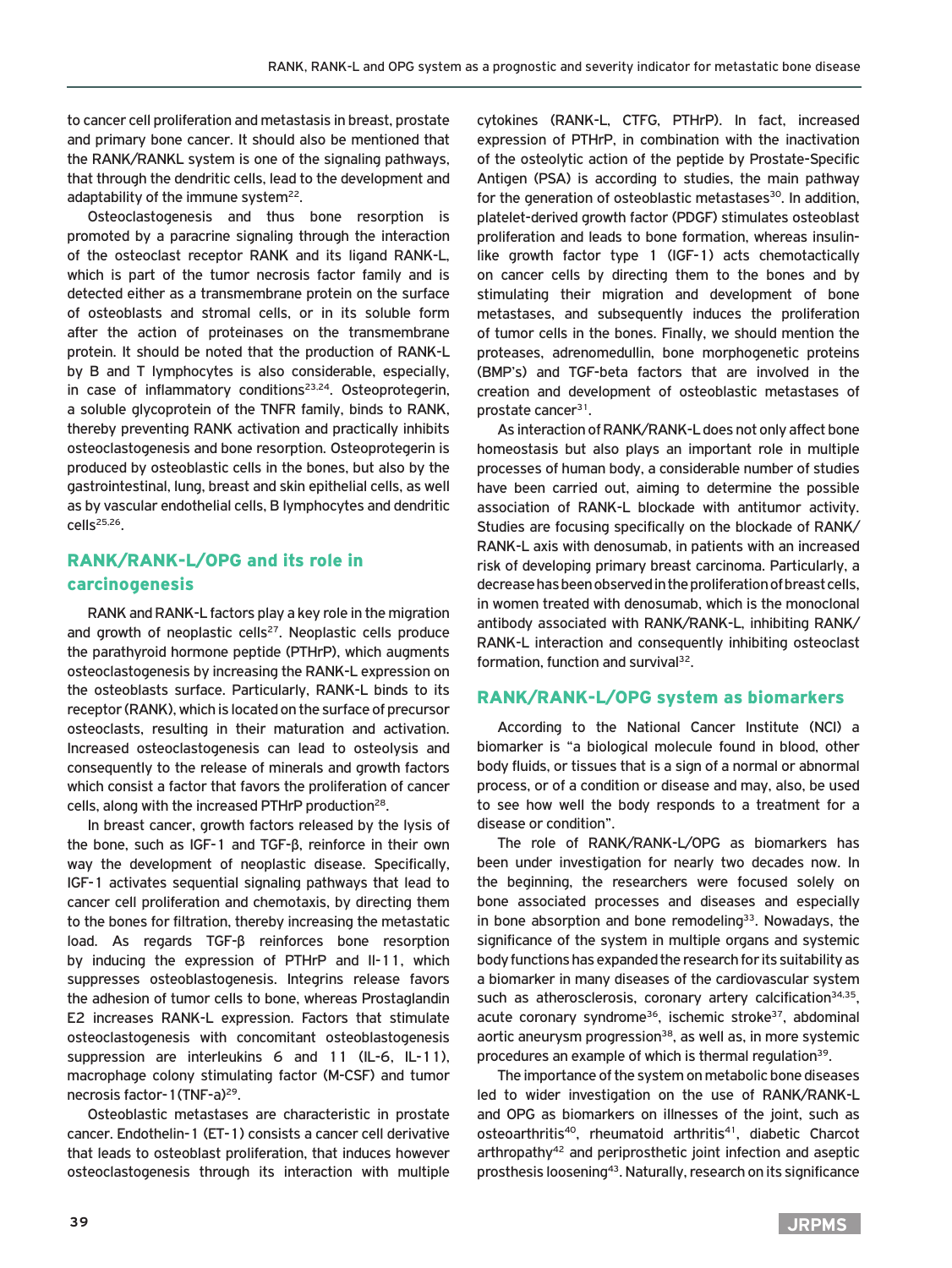on dental diseases followed and by now the system has been proved as an accurate biomarker for the occurrence of periodontitis<sup>44</sup>, for the bone loss that is associated with peri-implantitis45 and for the bisphosphonate-related osteonecrosis of the jaw<sup>46</sup>.

In malignant diseases with bone involvement the role of the RANK/RANK-L/OPG system has been thoroughly established. Its value has not been completely measured as more and more research is being conducted for its use as a disease related, prognostic and treatment efficiency biomarker. In the matter of the later reference, studies have been already conducted both on the utility of these indictors in monitoring the response of metastatic bone disease to zoledronic acid treatment $47$ , by measuring them in the blood of patients, and in women with breast cancer who have been treated with anthracycline-based chemotherapy for their predictive value for metastatic bone disease<sup>48</sup>.

The ability to measure RANK, RANK-L and osteoprotegerin was made possible by immunohistochemistry, the polymerase chain reaction and the Western blot method. The calculation of RANK, RANK-L and osteoprotegerin can be performed after cell collection and tissue biopsy, while the measurement of RANK-L and osteoprotegerin is now possible in the blood by ELISA (Enzyme-Linked Immunosorbent Assay). However, all the above methods are not widely available and, so far, there have not been large clinical trials to determine the actual value of the soluble RANK-L and OPG as biomarkers<sup>49</sup>.

## Conclusion and future directions

In conclusion, the RANK/RANK-L/OPG system appears to be involved in many intracellular pathways that are associated with survival, proliferation and bone metastasis. Nevertheless, there is still insufficient bibliography, whereby one of these factors can be used safely as a biomarker, for the diagnosis, prognosis and evaluation of metastatic bone disease.

Considering that most of the patients with metastatic bone disease will experience pain that decrease their life quality and that many of them will not receive adequate treatment for this symptom, we suggest further investigation into the prospect that the levels of the serum RANK, RANK-L and OPG molecules could be associated with the severity of the pain these patients suffer from.

## *References*

- 1. Coleman R. Bisphosphonates: clinical experience. Oncologist 2004; 9:14–27.
- 2. Papachristou D, Basdra E, Papavassiliou A. Bone metastases: Molecular mechanisms and novel therapeutic interventions. Med Res Rev 2012;32(3):611-36.
- 3. Delaney A, Fleetwood-Walker SM, Colvin LA, Fallon M. Translational medicine: Cancer pain mechanisms and management. Br J Anaesth 2008;101:8794.
- 4. Walley J, Colvin LA, Fallon MT, Murray G, Clausen E. Characterisation

of cancer-induced bone pain. In Proceedings of The British Pain Society 2006;A45.

- 5. O'Toole GC, Boland P. Metastatic bone cancer pain: etiology and treatment options. Curr Pain Headache Rep 2006;10(4):288-292.
- 6. Bussard K, Gay C, Mastro A. The bone microenvironment in metastasis; what is special about the bone? Cancer Metastasis Rev 2008;27:41-55.
- 7. Chambers A, Groom A, MacDonald I. Dissemination and growth of cancer cells in metastatic sites. Nat Rev Cancer 2002;2:563-572.
- 8. Von Moos R, Costa L, Ida Ripamonti C, Niepel D, Santini D. Improving quality of life in patients with advanced cancer: Targeting metastatic bone pain. European Journal of Cancer 2017;71:80-94.
- 9. Van der Pluijm G, Vloedgraven H, vanBeek E, et al: Bisphosphonates inhibit theadhesion of breast cancer cells to bone matrices in vitro. J Clin Invest 1996;98:698-705.
- 10. Boissier S, Magneto S, Frappart L, et al: Bisphosphonates inhibit prostate and breastcarcinoma cell adhesion to unmineralized andmineralized bone extracellular matrices. CancerRes 1997; 57:3890-3894.
- 11. Rogers MJ, Gordon S, Benford HL, etal: Cellular and molecular mechanisms of action of bisphosphonates. Cancer 2000;88:2961- 2978.
- 12. Teronen O, Heikkila P, Konttinen YJ, etal: MMP downregulation and inhibition bybisphosphonates. Ann N Y Acad Sci 1999;878:453- 465.
- 13. Fromigue O, Lagneaux L, Body JJ: Bisphosphonates induce breast cancer cell deathin vitro. J Bone Miner Res 2000;15:2211-2221.
- 14. Green JR: Antitumor effects of bisphosphonates. Cancer 2003; 97:840-847.
- 15. Bekker PJ, Holloway DL, Rasmussen AS, et al. A single dose placebocontrolled study of AM. 162, a fully human monoclonal antibody to RANKL, in postmenopausal women, 2004. J Bone Miner Res 2005; 20:2275–2282.
- 16. Body JJ, Lipton A, Gralow J, Steger GG, Gao G, Yeh H, Fizazi K. Effects of denosumab in patients with bone metastases with and without previous bisphosphonate exposure. J Bone Miner Res 2010; 25:440-446.
- 17. Coleman R, Brown J, Terpos E, et al. Bone markers and their prognostic value in metastatic bone disease: clinical evidence and future directions. Cancer Treat Rev 2008;34:629–639.
- 18. Lipton A, Steger GG, Figueroa J, et al. Extended efficacy and safety of denosumab in breast cancer patients with bone metastases not receiving prior bisphosphonate therapy. Clin Cancer Res 2008; 14:6690–6696.
- 19. Deandrea S, Montanari M, Moja L, Apolone G. Prevalence of undertreatment in cancer pain. A review of published literature. Ann Oncol 2008;19:1985–1991.
- 20. Patrick D, Cleeland C, von Moos R, Fallowfield L, Wei R, Öhrling K, Qian Y. Pain outcomes in patients with bone metastases from advanced cancer: assessment and management with bone-targeting agents. Support Care Cancer 2015;23:1157–1168.
- 21. Liu W, Zhang X. Receptor of nuclear factor-κB ligand (RANKL)/ RANK/osteoprotegerin system in bone and other tissues (Review). Molecular Medicine Reports 2015;11:3212-3218.
- 22. Mekonnen S, Getnet M, Dumessa E. The RANK/RANKL/OPG system in tumorigenesis and metastasis of cancer stem cell: potential targets for anticancer therapy. OncoTargets and Therapy 2017;10:3801- 3810.
- 23. Lum L, Wong B, Josien R, Becherer J, Erdjument-Bromage H, Schlondorff. Evidence for a role of a tumor necrosis factor-alpha (TNFalpha)-converting enzyme-like protease in shedding of TRANCE, a TNF family member involved in osteoclastogenesis and dendritic cell